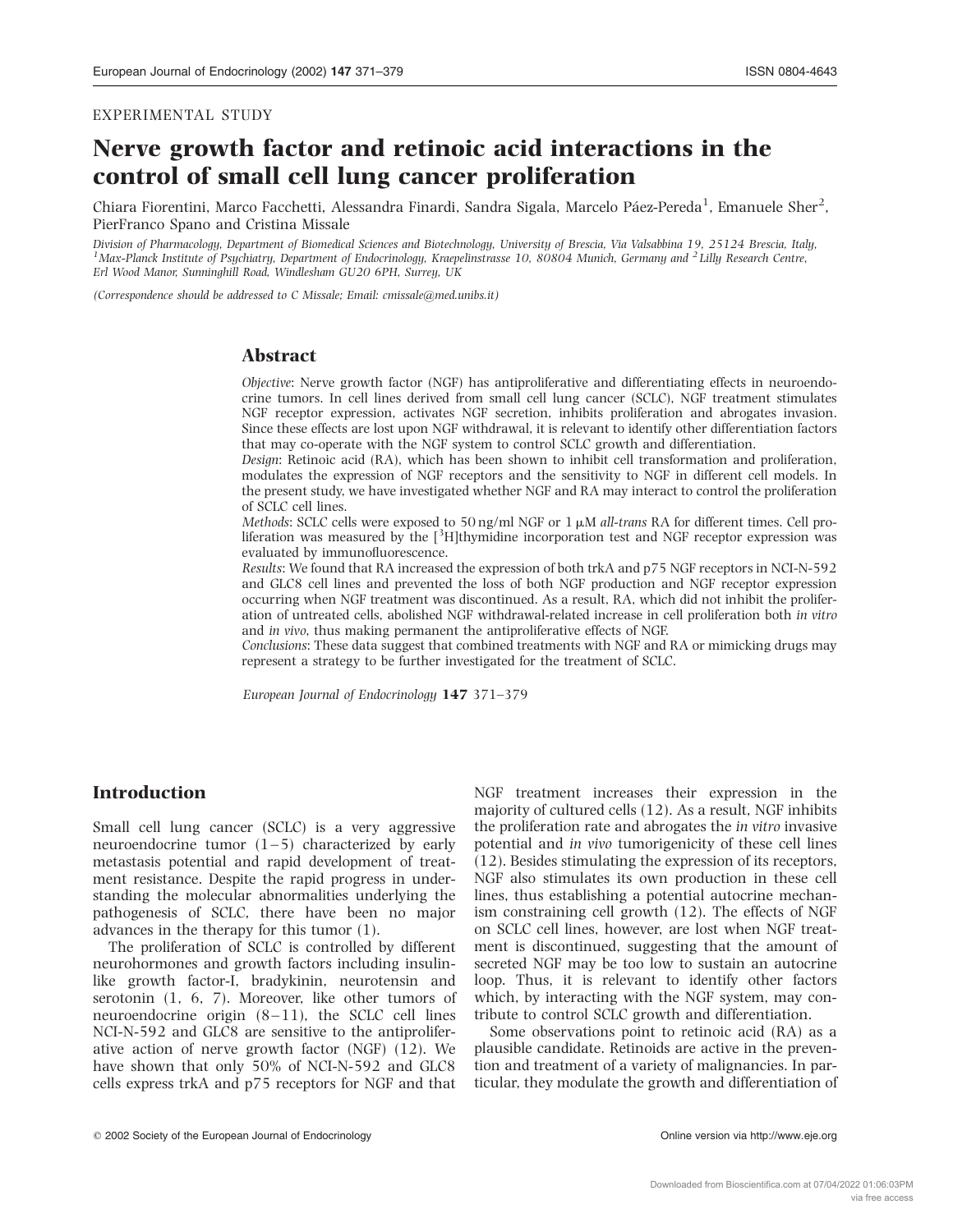different cancer cells including promyelocytic leukemia, breast cancer, and skin, head and neck cancers (13, 14) and are active as chemopreventive agents in animal models of mammary, skin, liver and prostate cancer (13, 14). Furthermore, it has been shown that RA modulates the sensitivity to NGF in different models with a mechanism involving the regulation of NGF receptor expression. For example, in immature sympathetic neurons, RA inhibits the expression of trkA (15, 16), while in neuroblastoma cells RA modulates NGF responsiveness by increasing trkA expression (17, 18). Exposure of pheocromocytoma PC12 cells to RA results in both stimulation of p75 NGF receptor expression and increased sensitivity to the differentiating effects of NGF (19). Moreover, in thyroid carcinoma cells, RA and NGF synergistically co-operate to inhibit cell proliferation (11).

On this basis, in the present study we investigated whether NGF and RA may interact to control the proliferation of SCLC cell lines. The results showed that RA induces the expression of NGF receptors in untreated NCI-N-592 and GLC8 cell lines and prevents the loss of both NGF production and NGF receptor expression occurring when NGF treatment is discontinued. As a result, subsequent RA administration to cells previously treated with NGF counteracts the increase of cell proliferation occurring during NGF withdrawal both in vitro and in vivo, thus making permanent the antiproliferative effects of NGF. These data suggest that combined treatments with NGF and RA or mimicking drugs may represent a strategy to be further investigated for the treatment of SCLC.

# Materials and methods

# Cell culture and treatment

The human SCLC cell lines NCI-N-592 and GLC8 were used. Cells were grown in RPMI 1640 medium supplemented with 10% fetal calf serum, 4 mM glutamine,  $100$  U/ml penicillin and  $100 \mu g/ml$  streptomycin at 37 °C under 5%  $CO<sub>2</sub>/95%O<sub>2</sub>$ . Cells were treated either with  $1 \mu M$  all-trans RA for 8 or 15 consecutive days or with 50 ng/ml NGF (2.5 s mouse NGF; Alomone Labs, Jerusalem, Israel) for 15 consecutive days. At the end of NGF treatment, cells were divided into two groups and grown either in the standard medium lacking NGF or in the presence of  $1 \mu M RA$  for an additional 40 days. RA and NGF were added to the cultures every 3 days at the time of each change of medium.

## Immunofluorescence

Cells were collected and, after two rinses with phosphate-buffered saline (PBS), fixed in PBS containing 3% paraformaldehide and 2% sucrose for 10 min at room temperature. Cells were then rinsed with PBS, permeabilized with 0.5% saponine for 10 min at room

temperature and incubated for 1 h at room temperature with the following antibodies diluted in PBS containing  $0.1\%$  saponine: anti-trkA  $(1 \mu g/ml)$ ; Santa Cruz Biotechnology, Heidelberg, Germany), anti-p75  $(5 \mu g/ml; MC192$  mouse monoclonal, Boehringer Mannheim, Mannheim, Germany) and anti-NGF (20 ng/ml; 27/21 mouse monoclonal; Boehringer Mannheim). After three rinses with PBS, cells were incubated for 1 h at room temperature and in the dark with the appropriate secondary antibodies conjugated to either fluorescein or rhodamine. After three rinses, cells were resuspended in 1 ml PBS and analyzed using a multichannel cytometer (FACSTAR; Becton Dickinson, Milan, Italy). Total counts of  $10^4$  cells were accumulated for each group. Omission of the primary antibodies was performed as a control of nonspecific staining.

# [ 3 H]Thymidine incorporation

Untreated or treated cells were counted and plated in multiwell plates (16 mm; NUNC) at a density of  $5 \times$  $10<sup>5</sup>$  cells/well in the presence or the absence of the treatments. Twenty-four hours later, [<sup>3</sup>H]thymidine  $(0.5 \,\mu\text{Ci/ml}; 84.8 \,\text{Ci/mm}$ ; Dupont-NEN, Milan, Italy) was added and cells were incubated for an additional  $24 h$  at  $37^{\circ}$ C. Cells were rinsed three times with PBS. incubated for 10 min with ice-cold trichloroacetic acid and then for 20 min at room temperature with 1 M NaOH and then with 1 M HCl. The two media were collected together and analyzed for radioactivity.

# In vitro invasion assay

Polycarbonate filters  $(8 \mu m)$  pore size) were coated with 40 mg Matrigel (Becton Dickinson, Heidelberg, Germany) and incubated at  $37^{\circ}$ C for  $30 \text{ min}$ . Cells were suspended in DMEM medium containing 0.1% bovine serum albumin (BSA), added to the inner side of the transwell  $(10^5 \text{ cells/well})$  and incubated for 24 h at  $37^{\circ}$ C. Cells on the upper side of the filter were removed with a cotton swab and cells attached to the bottom side of the membrane were fixed in methanol, stained with hematoxylin and counted.

## Measurement of NGF cell content

A two-site enzyme-linked immunosorbent assay (ELISA) system (Boehringer Mannheim with mAb 27/21) was used to quantitate NGF in cell extracts according to the manufacturer's instructions. Briefly, 96-well plates were coated with either anti-NGF antibody  $(0.1 \mu g/ml)$  or mouse IgG  $(1 \mu g/ml)$ ; blanks) for 2 h at 37 °C. Cells were collected, rinsed with PBS, homogenized in 100 mM Tris –HCl containing 400 mM NaCl, 2% BSA, 0.1% Triton-X 100, 1 mM phenylmethylsulfonylfluoride,  $7 \mu g/ml$  aprotinin,  $4 \text{ mM}$ EDTA (pH 7.0) and centrifuged at  $100000\,\text{g}$  for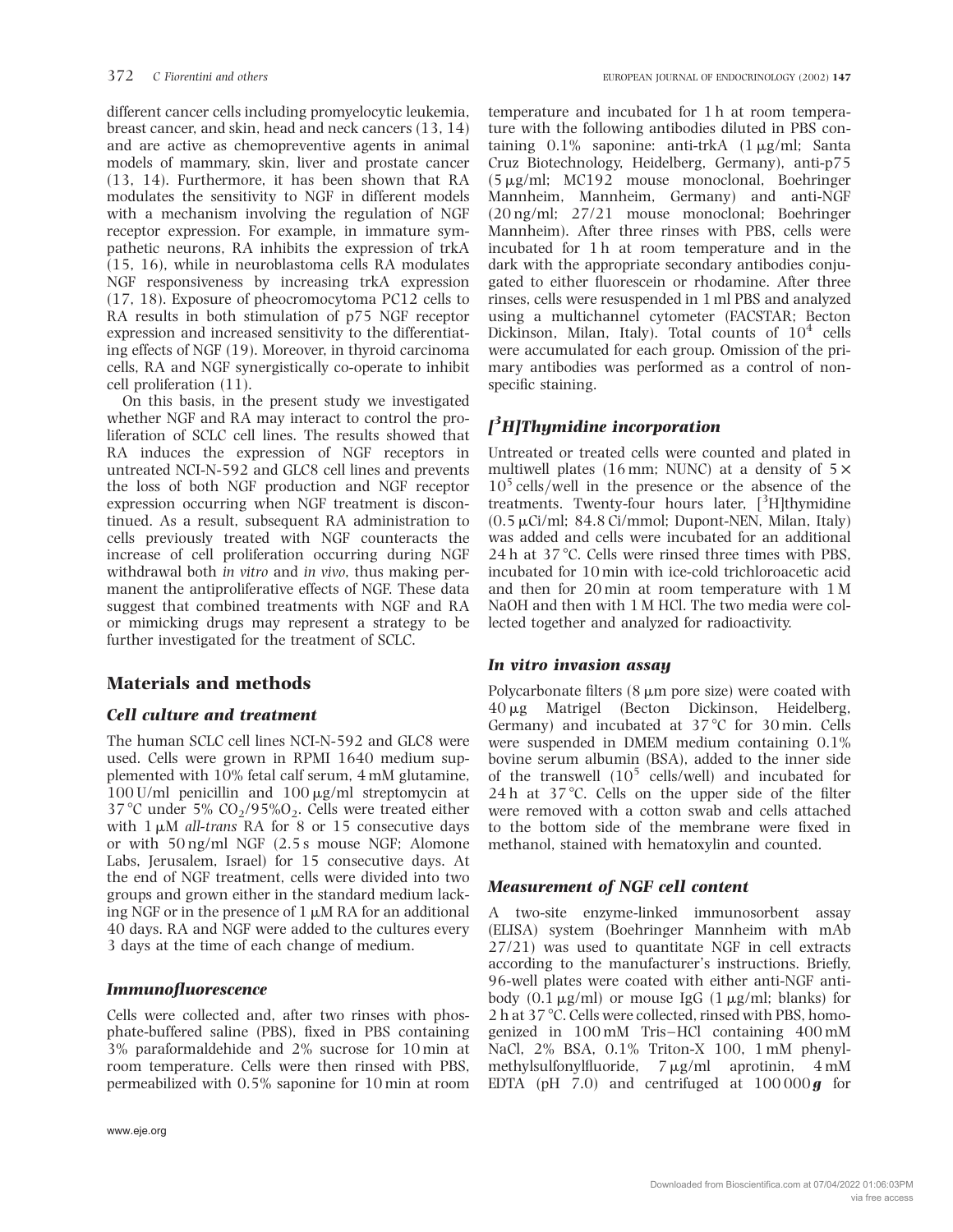10 min at  $4^{\circ}$ C. The supernatant was added with the same volume of  $20 \text{ mM }$  CaCl<sub>2</sub> containing  $0.2\%$ Triton-X 100 and aliquots of this preparation were incubated overnight at  $4^{\circ}C$  in the coated microwells previously described. Wells were rinsed, incubated for  $4 h$  at  $37^{\circ}$ C with the anti-NGF antibody conjugated with  $\beta$ -galactosidase and then rinsed again. Chlorophenol red-b-D-galactopyranoside was then added and wells were incubated at  $37^{\circ}$ C for  $30-60$  min and analyzed for absorbance at 574 nm.

#### RNA isolation and PCR

Total RNA was isolated using the SV Total RNA Isolation System (Promega Italia, Milan, Italy). Four micrograms of each sample were transcribed into cDNA by standard methods using murine Moloney Leukemia Virus Reverse Transcriptase (Promega Italia) and oligo(dT)<sub>18</sub> (Promega Italia) as a primer. Aliquots of cDNA were used as a template in PCR reactions containing the oligonucleotides 5'-TCATCCACCCACCCAG-TCTTC-3' encoding human NGF residues SSTMPVF and 5'-GGCAGCCTGTTTGTCGTCTGT-3' encoding human NGF residues TDDKQAA. Reactions were performed for 28 cycles  $(95^{\circ}C \ 45 \text{ s}; 53^{\circ}C \ 45 \text{ s}; 72^{\circ}C \ 1 \text{ min})$ within the linear range of amplification. Omission of the reverse transcription reaction was performed as a control of the PCR specificity. Amplification with 5'-TAAAGACCTCTATGCCAACACAGT-3' and 5'-CACG-ATGGAGGGCCGGACTCATC-3' primers respectively encoding human  $\beta$ -actin residues KDLYANTV and DESGPSIV (95 °C 30 s; 60 °C 30 s; 72 °C 1 min; 25 cycles) was performed as a control of the amount of cDNA used in each sample. The PCR products were resolved on 1% agarose gels stained with ethidium bromide and blotted on nylon membrane. Blots were hybridized with the NGF PstI/PstI cDNA fragment (kindly provided by Dr R dal Toso, R&C Scientifica, Vicenza, Italy) labeled with  $\alpha^{32}$ P-dCTP (Dupont-NEN) to a specific activity of at least  $5 \times 10^8$  c.p.m./ $\mu$ g using a multiprime labeling system. Hybridization was performed in 50% formamide,  $5 \times SSC$  at  $42^{\circ}C$ overnight and, after washing, blots were exposed to Kodak-X-Omat films.

#### SDS-PAGE and immunoblotting

Untreated and treated cells were resuspended in a lysis buffer containing 50 mM Tris –HCl (pH 7.6), 150 mM NaCl, 5 mM EDTA, 0.5% Triton-X 100 and 0.1% SDS and a complete set of protease inhibitors (Complete Mini Protease Inhibitors; Roche Molecular Biochemicals, Milan, Italy), incubated on ice for 20 min and centrifuged at  $18000\,\text{g}$  for  $2 \text{min}$  at  $4^{\circ}\text{C}$ . Aliquots of cell extracts  $(50 \mu g$  protein/lane) were resolved on 12% SDS-PAGE, transferred onto PolyScreen PVDF membranes (Dupont-NEN) membranes and blotted for 1 h at room temperature in Tris-buffered saline (TBS) con-

taining 0.1% Tween 20 and 5% non-fat powdered milk. Membranes were incubated overnight at  $4^{\circ}$ C with the monoclonal anti-p21<sup>Cip1/Waf1</sup> antibody  $(2 \mu g/ml;$  Becton Dickinson, Milano, Italy) and then with a horseradish peroxidase (HRP)-conjugated secondary antibody (1:1500 dilution; DAKO, Milan, Italy). The amount of proteins in each lane was checked by immunoreaction with a monoclonal anti- $\beta$ -tubulin antibody (1:1500 dilution in TBS containing 5% non-fat powdered milk and 0.1% Triton-X 100; Neo-Markers, Fremont, CA, USA) for 2 h at room temperature and then with an HRPconjugated secondary antibody (1:1500 dilution; DAKO). For detection, an ECL chemiluminescence system (Amersham International, Milan, Italy) was used.

#### In vivo studies

Twenty Nu/Nu female mice (20 g body weight (b.w.); Charles River Breeding Laboratories, Milano, Italy) were injected s.c. in the dorsal region with  $10^7$  NCI-N-592 cells. After the appearance of tumors of  $30<sup>\pm</sup>$  $2 \text{ mm}^3$ , mice were divided into two groups and treated with either s.c. saline  $(n = 5)$  or s.c. NGF  $(1 \mu g/g b.w.;$  $n = 15$ ) once a day for 21 consecutive days. NGF-treated mice were further divided into two groups and treated with either saline  $(n = 5)$  or RA  $(1.5 \mu g/g b.w.;$  $n = 10$ ) by oral gavage for an additional 15 days. Tumor size was evaluated at the end of NGF treatment and during subsequent RA or saline administration. Tumor volumes were determined according to the formula  $V = A \times B^2 \times 0.4$ , where A and B are the larger and the smaller axes of the tumor.

#### **Results**

#### RA induces the expression of NGF receptors in SCLC cell lines

To evaluate whether RA may modulate NGF receptor expression in SCLC cell lines, NCI-N-592 and GLC8 cultures were treated with all-trans RA  $(1 \mu M)$  for 15 days and then tested for trkA and p75 levels by indirect immunofluorescence followed by flow cytometry (FACS). A representative FACS scan obtained with the NCI-N-592 cell line is reported in Fig. 1. Only  $49<sup>±</sup>$ 3% (means $\pm$ s.E.M.; n = 3) of untreated cells expressed trkA (Fig. 1B) and  $38\pm4\%$  ( $n = 3$ ) expressed p75 (Fig. 1E). Exposure to  $1 \mu M$  RA for 15 consecutive days resulted in a strong induction of NGF receptor expression. Of the RA-treated cells  $82\pm4\%$  (n = 3) were in fact positive for trkA staining (Fig. 1C) and  $86\pm$ 6% ( $n = 3$ ) were positive for p75 expression (Fig. 1F). Figure 1A and D show the non-specific labeling obtained with omission of the primary antibodies. Similar results were obtained with the GLC8 cell line where RA treatment increased the percentages of cells positive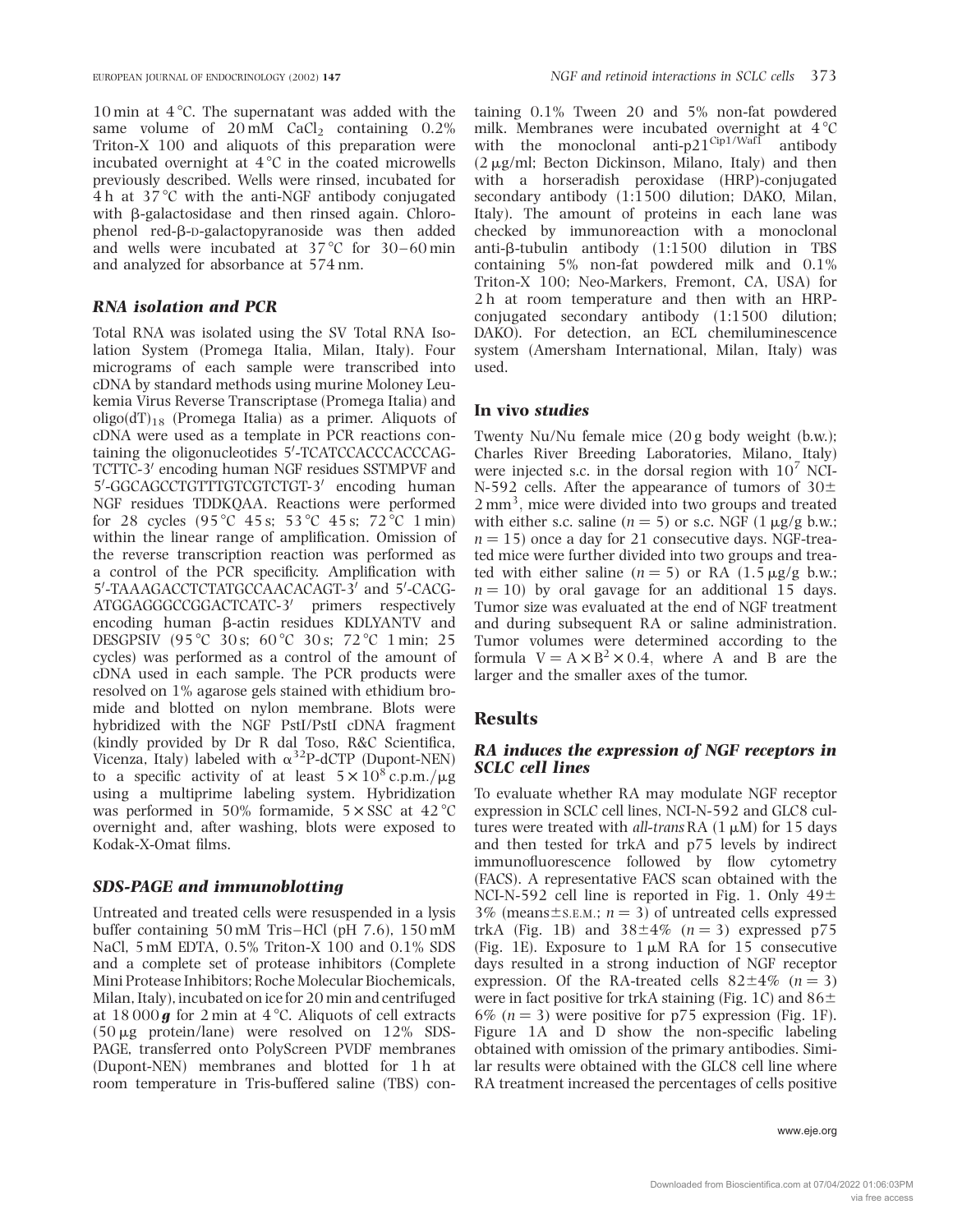

Figure 1 RA induces the expression of NGF receptors in NCI-N-592 cells. Cells were grown in the absence or the presence of 1  $\mu$ M RA for 15 days, fixed, permeabilized, immunoreacted with anti-trkA and anti-p75 antibodies and analyzed by FACS as described in Materials and methods. Total counts of 10<sup>4</sup> cells were accumulated for each group. A representative FACS analysis is shown. (A) omission of the anti-trkA antibody, (B) trkA expression in untreated cells, (C) trkA expression in RA-treated cells, (D) omission of the anti-p75 antibody, (E) p75 expression in untreated cells and (F) p75 expression in RA-treated cells. Note the increase in the signal for both trkA and p75 in RA-treated cells.

for trkA and p75 from  $51\pm5$  to 78 $\pm4$  and from  $47\pm3$ to  $73\pm6$  respectively.

We then investigated whether a 15-day RA treatment may also induce the production of endogenous NGF in these cell lines. Virtually no specific NGF labeling  $(5\pm1\%)$  was detectable by FACS in untreated cells. A 15-day RA treatment did not induce NGF production as shown by the observation that only  $9\pm2\%$  of RA-treated cells were positive for NGF labeling. These data thus suggest that RA does not activate in SCLC cell lines the silent autocrine loop mediated by NGF.

#### RA inhibits proliferation of SCLC cell lines only when given in combination with NGF

We have previously shown that NGF has two major functional effects on SCLC cells: inhibition of cell proliferation and inhibition of invasion (12). Here we investigated the effects of RA on these two parameters. The effects of a 15-day administration of  $1 \mu M$  RA on the in vitro proliferation of NCI-N-592 and GLC8 cells were evaluated by measuring [<sup>3</sup>H]thymidine incorporation. As a positive control, a group of cells was exposed to 50 ng/ml NGF for 15 days. As shown in Fig. 2A , the proliferation rate of both cell lines, which was strongly inhibited by NGF, was not significantly affected by RA treatment. To evaluate whether synergistic interactions may occur between NGF and RA in the induction of growth arrest, NCI-N-592 cells were simultaneously treated with NGF and RA for 8 days and tested for [<sup>3</sup>H]thymidine incorporation. The length of treatment was selected on the basis of previous time-course

experiments showing that an 8-day NGF treatment only slightly inhibited the proliferation rate of this cell line (12). As reported in Fig. 2B, an 8-day NGF treatment, but not RA treatment, inhibited cell proliferation by about 30%. When NGF and RA were given together, no further inhibition of NCI-N-592 proliferation was observed, suggesting that RA does not potentiate the antiproliferative effect of NGF. In line with these observations are the data obtained by measuring the expression of  $p21^{\text{Cip1/WAF1}}$ , a regulatory protein involved in cell cycle arrest (20). As reported in Fig. 2C (upper panel),  $p21^{\text{Cip1/WAF1}}$  was poorly expressed in the proliferating NCI-N-592 cell line. Exposure of these cells to NGF for 15 days resulted in a remarkable p21<sup>Cip1/WAF1</sup> induction. By contrast, RA treatment did not increase  $p21^{\text{Cip1/WAF1}}$  levels in NCI-N-592 cells.

The data reported in Fig. 3 show that RA, although ineffective in the proliferation test, efficiently inhibited the capacity of NCI-N-592 and GLC8 cells to invade Matrigel-coated membranes, suggesting that it impairs their in vitro invasive potential.

As reported in Fig. 4 , although inactive in untreated cells, RA efficiently counteracted the increase in SCLC cell proliferation occurring during NGF withdrawal. Inhibition of NCI-N-592 cell proliferation induced by chronic NGF treatment (50 ng/ml, 15 days) was reversible when NGF administration was discontinued (Fig. 4A). In particular, the cell proliferation rate lasted at the inhibited values for 8 days after NGF withdrawal then gradually increased, reaching, on day 36, the same values as those detected before NGF treatment. When NGF-treated NCI-N-592 cells were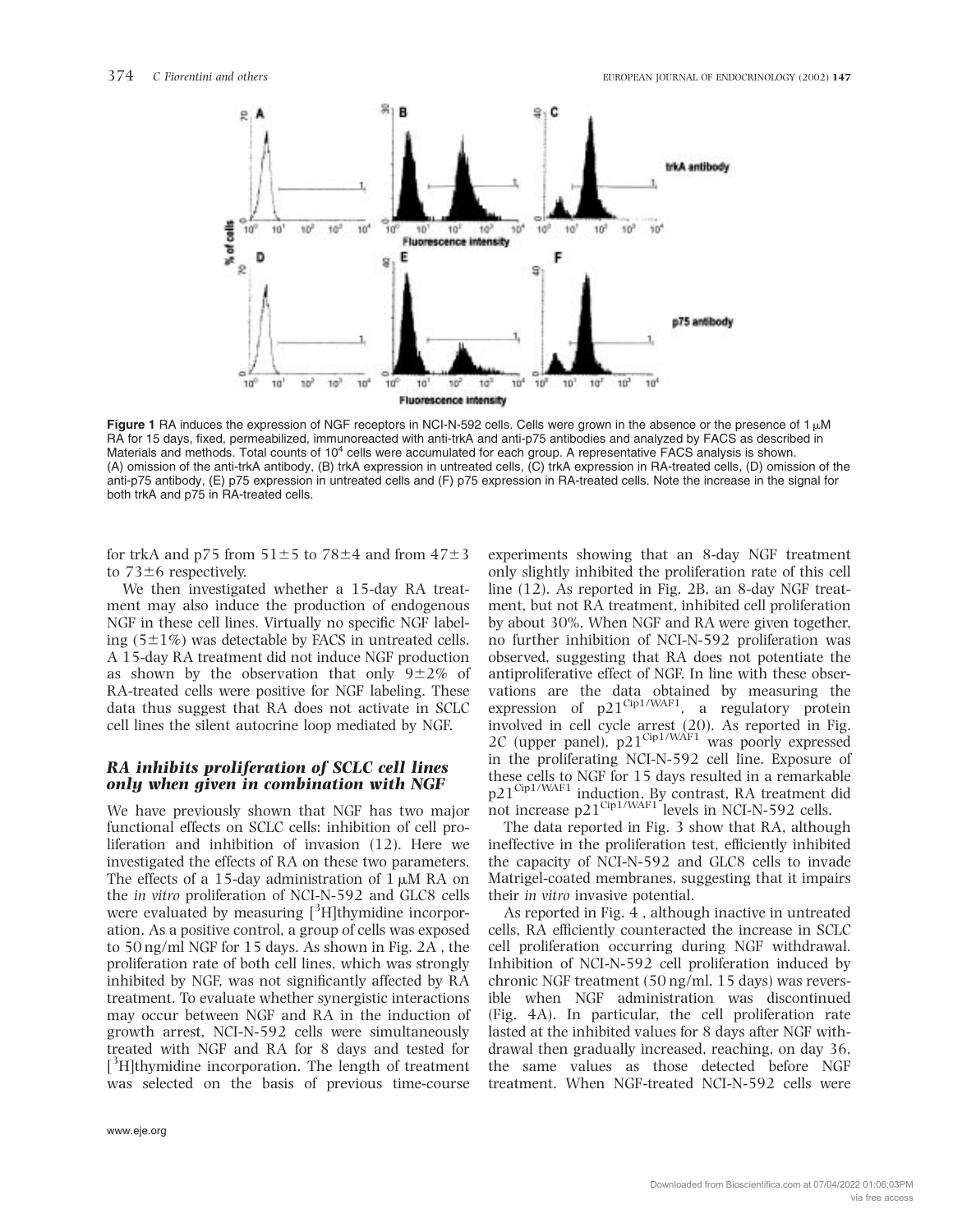

Figure 2 RA does not inhibit the proliferation of SCLC cells in vitro. (A) Cells were grown in the absence or the presence of either 1  $\mu$ M RA or 50 ng/ml NGF for 15 days. The cell proliferation rate was evaluated by the [<sup>3</sup>H]thymidine incorporation test. Bars represent the means $\pm$ s.E.M. of three independent experiments. Untreated cells (open bars), RA-treated cells (lightly shaded bars) and NGF-treated cells (solid bars).  $*P < 0.001$  vs untreated cells (Student's t-test). (B) Cells were grown in the absence or the presence of 1  $\mu$ M RA and 50 ng/ml NGF either given alone or in combination for 8 days. The cell proliferation rate was evaluated by the [<sup>3</sup>H]thymidine incorporation test. Bars represent the means±s.E.M. of three independent experiments. Untreated cells (open bars), RA-treated cells (lightly shaded bars), NGF-treated cells (solid bars) and NGF + RA-treated cells (darker shaded bars). \**P* < 0.001 vs untreated cells. (C)<br>Western blot analysis of p21<sup>Cip1/WAF1</sup> expression in untreated and treated NCI-N-592 cell 50 ng/ml NGF for 15 days. Lane 1: untreated cells, lane 2: NGF treatment and lane 3: RA treatment. These experiments revealed that RA does not inhibit SCLC cell proliferation and does not potentiate the antiproliferative effect of NGF, when the two compounds are given together. Note that NGF, but not RA, induces the expression of p21<sup>Cip1/WAF1</sup>, a molecular marker of growth arrest.

cultured for up to 36 days in a medium lacking NGF and containing  $1 \mu M RA$ , [<sup>3</sup>H]thymidine incorporation failed to increase to the values found before NGF treatment (Fig. 4A). RA, administered in parallel to one group of untreated NCI-N-592 cells, did not significantly affect their proliferation rate at any time tested (not shown). Similar results were obtained with the GLC8 cell line (Fig. 4A, inset). Neither morphological changes nor cell death were detected during NGF and RA treatment. The possibility that NGF and RA may interact to control SCLC cell proliferation also in vivo was then investigated. We have previously reported that chronic NGF administration to Nu/Nu mice trans-



Figure 3 Effect of RA on SCLC cell invasive potential. Untreated (open bars) and RA-treated (shaded bars) cells  $(1 \mu M, 15 \text{ days})$ were analyzed for in vitro invasion as described in Materials and methods. Bars represent the means $\pm$ s.E.M. of three independent experiments.  $*P < 0.001$  vs untreated cells (ANOVA followed by the Fisher PLSD). Note the remarkable reduction in the number of cells that invaded the Matrigel-coated membranes in the RA-treated group.

planted with SCLC cells strongly inhibited the growth of the established tumors (12). In the present study, Nu/Nu mice transplanted with NCI-N-592 cells and treated with NGF  $(1 \mu g/g)$  b.w. once a day for 21 consecutive days) were divided into two groups and treated with either saline or RA  $(1.5 \mu g/g b.w.)$  for 15 days. As reported in Fig. 4B, the tumor size exponentially increased in the group of NGF-treated mice switched to saline administration. By contrast, tumors did not grow in mice treated with RA. The tumor size at the end of RA treatment was in fact the same as at the end of NGF treatment (Fig. 4B). RA administration to untreated mice did not significantly inhibit tumor growth (not shown).

#### Endogenous NGF contributes to the antiproliferative effect of RA in SCLC cell lines

As we have shown previously, the expression of trkA and p75 in NCI-N-592 and GLC8 cells was increased by chronic exposure to NGF (12). Evaluation of NGF receptor expression during NGF withdrawal showed that both trkA and p75 were progressively lost when NGF administration was discontinued. The percentage of NCI-N-592 cells expressing trkA and  $p75$ ,  $81\pm3$ and  $80\pm2$  in NGF-treated cells, decreased during NGF withdrawal reaching, within 36 days, the values of  $45\pm2.5\%$  and  $28\pm1\%$  respectively. Exposure to 1  $\mu$ M RA during NGF withdrawal abolished these decreases. The extent of cells expressing trkA and p75 in cultures treated with RA during NGF withdrawal was in fact superimposable on that found during NGF treatment  $(88\pm3\%$  in the case of trkA and  $76\pm4\%$  in the case of p75). Moreover, in contrast with untreated cells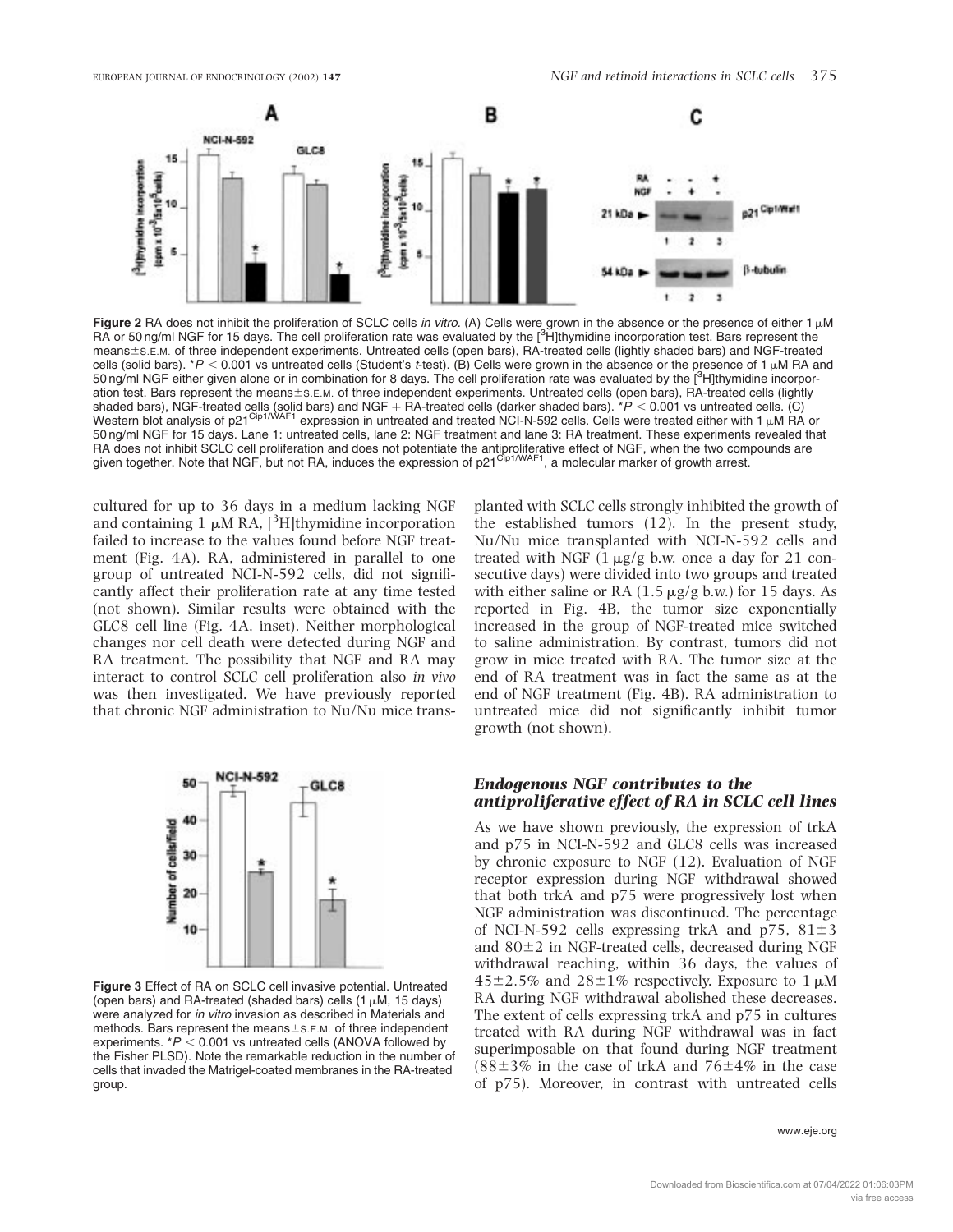

Figure 4 Effects of sequential treatments with NGF and RA on the proliferation rate of SCLC cells in vitro and in vivo. (A) Cells were treated with 50 ng/ml NGF for 15 days. On day 15, cells were divided into two groups and grown either in the standard medium lacking NGF ( $\bullet$ ) or in the standard medium containing 1  $\mu$ M RA ( $\circ$ ) for an additional 36 days. Cell proliferation was measured at the times indicated by the [<sup>3</sup>H]thymidine incorporation test. Points are the means $\pm$ s.E.M. of three independent experiments. \*P < 0.001 versus RA-treated cells (Student's t-test). Statistical analysis was applied to the points corresponding to individual times. (Inset) Effect of RA on the proliferation rate of NGF-treated GLC8 cells. Bars represent the means $\pm$ s.E.M. of three independent experiments. Untreated cells (open bars), NGF-treated cells (shaded bar) and RA-treated cells (solid bar).  $*P < 0.001$  vs untreated cells (Student's t-test). (B) Effects of subsequent treatments with NGF and RA on the growth of established tumors in athymic mice. Twenty Nu/Nu mice were injected with 10<sup>7</sup> NCI-N-592 cells in the dorsal region. After tumor formation, mice were treated with either saline ( $n = 5$ ) or NGF  $(1 \mu q/q b.w.; n = 15)$  for 21 days and examined for tumor growth. On day 21, NGF-treated mice were divided into two groups and treated with either saline ( $\bullet$ ) or 1.5  $\mu$ g/g b.w. RA ( $\circ$ ) for 15 days and examined for tumor growth at the times indicated. Points are the means $\pm$ s.E.M. of five (saline) or ten (RA) animals. \*P < 0.001 vs RA-treated mice (Student's t-test). Statistical analysis was applied to points corresponding to individual times. These experiments revealed that RA administration to cells previously exposed to NGF prevents the increase of cell growth due to NGF withdrawal.

where RA did not affect NGF expression, RA administration counteracted the loss of NGF production occurring when NGF treatment was discontinued. As reported in Fig. 5,  $79\pm5\%$  of NGF-treated cells were positive for NGF expression (Fig. 5B). That NGF levels measured by FACS in NGF-treated cells reflect the production of endogenous NGF has been shown by measuring the expression of NGF mRNA by RT-PCR followed by Southern blot (Fig. 5B, inset). The percentage of NGF-positive cells was decreased to  $12\pm1$  during NGF withdrawal (Fig. 5C). Exposure of NGF-treated cells to RA during NGF withdrawal maintained the percentage of NGF-positive cells at the value of  $68\pm2$ (Fig. 5D). This observation was confirmed by measuring intracellular NGF levels by a two-site ELISA. NGF content, which was undetectable in untreated cells, was  $510\pm46$  pg/ $10^6$  cells in NGF-treated cells and was undetectable after 36 days of NGF withdrawal and  $473\pm50$  pg/ $10^6$  cells after a 36-day treatment with RA of cells previously exposed to NGF.

As shown in Fig. 6, the effect of RA on NGF production in SCLC cells was completely prevented by a specific anti-NGF monoclonal antibody, suggesting that it was mediated by secreted NGF. Similarly, endogenous NGF also contributed, at least in part, to the antiproliferative effects of RA on NGF-treated SCLC cells. The inhibitory effect of RA on SCLC cell proliferation was in fact partially inhibited when RA was

administered in the presence of the anti-NGF monoclonal antibody (Fig. 6).

#### **Discussion**

Lung cancer continues to be the leading cause of cancer death. Although our understanding of the pathogenesis of these tumors has made rapid progress, there have been no similar therapeutical advances and the overall 5-year survival is still under 13% (1). It is therefore crucial to identify and develop novel strategies for the prevention and treatment of this disease. Chemoprevention with retinoids provides an extremely attractive approach (21). RA has been shown in fact to inhibit cell transformation and proliferation in different models  $(21-24)$ . In particular, it has been shown that retinoids block tumor promotion by inhibiting proliferation, inducing differentiation and/or apoptosis (13, 14, 25) and influencing cell-cell and cell-substrate interactions (23, 26–29). Clinically, retinoids have been shown to decrease the incidence of second primary tumors in patients with head and neck cancer and to reduce the development of skin cancer in patients with xeroderma pigmentosum (13, 14). Furthermore, retinoids achieve remission in acute promyelocytic leukemia by inducing growth inhibition, granulocyte differentiation, activation of the caspase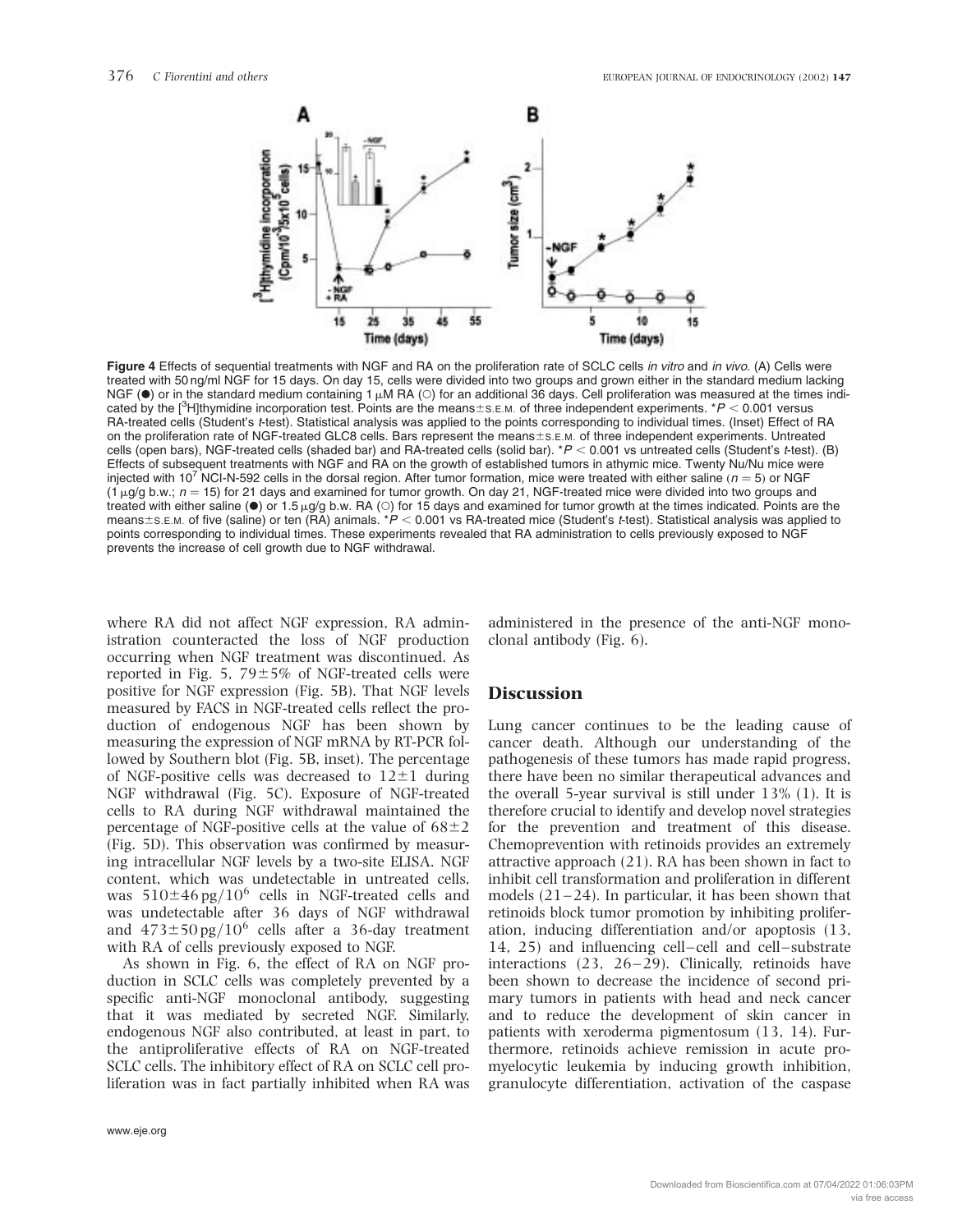

**Fluorescence intensity** 

Figure 5 Effects of sequential treatments with NGF and RA on NGF production in NCI-N-592 cells. Cells were treated with 50 ng/ml NGF for 15 days. On day 15, cells were divided into two groups and grown either in the standard medium lacking NGF or in the standard medium containing 1  $\mu$ M RA for an additional 36 days. Cells were fixed, permeabilized, immunoreacted with anti-NGF antibodies and analyzed by FACS as described in Materials and methods. Total counts of  $10<sup>4</sup>$  cells were accumulated for each group. A representative FACS analysis is shown. (A) Nonspecific labeling, (B) NGF treatment, (C) NGF withdrawal and (D) RA treatment during NGF withdrawal; (B inset) NGF mRNA expression in untreated (lane 1) and NGF-treated (lane 2) NCI-N-592 cells measured by RT-PCR and Southern blot as described in Materials and methods. These experiments showed that RA administration to NGF-treated SCLC cells prevents the loss of endogenous NGF production occurring during withdrawal of NGF treatment.

system and apoptosis (13, 14, 25, 30, 31). Retinoids have also been reported to play a central role in the differentiation of some lung cell populations during development (32, 33), to suppress lung carcinogenesis in the experimental animal (34, 35), to increase the neuroendocrine differentiation (36) of the SCLC cell line NCI-H82 and to block its transition to a treatment-resistant phenotype (37). Most lung cancer cell lines, including SCLC, are, however, refractory to the antiproliferative action of RA (38, 39).

Increasing evidence now suggests that NGF is another differentiation factor for various neuroendocrine tumors  $(8-10)$  including SCLC  $(12)$ . In particular, we have reported that NGF inhibits the proliferation and abrogates the tumorigenic and invasive potential of two SCLC cell lines. These effects were accompanied by biochemical alterations such as induction of NGF receptor expression and production and secretion of endogenous NGF (12). The concentrations of secreted NGF, however, appeared to be too low to sustain an autocrine loop. As a result, the antiproliferative and antitumorigenic effects of NGF on NCI-N-592 and GLC8 cells were reversible when NGF treatment was discontinued.

In this paper, we report that NGF and RA efficiently interact to control the proliferation rate of NCI-N-592 and GLC8 cell lines. The evaluation of the functional effects of NGF and RA on SCLC cells revealed that, while NGF exerted a strong antiproliferative effect, RA did not affect cell proliferation when given alone for up to 15 days. Similarly, the simultaneous administration of RA did not enhance the antiproliferative effect of short-term NGF treatment, suggesting that there are no synergistic interactions. Along the same lines, in NCI-N-592 cells NGF, but not RA, strongly induced the expression of  $p21^{\text{Cip1/WAF1}}$ , a cell cyclerelated protein involved in growth arrest (20).



Figure 6 The effects of RA on cell proliferation and NGF production are mediated by endogenous NGF. Cells were treated with 50 ng/ml NGF for 15 days. On day 15, cells were divided into two groups and grown either in the standard medium lacking NGF or in the standard medium containing  $\overline{1} \mu M$  RA in the absence or the presence of a monoclonal anti-NGF antibody (Ab; 50 ng/ml) for an additional 36 days. Proliferation was evaluated by [<sup>3</sup>H]thymidine incorporation and intracellular NGF content by a two-site ELISA. [<sup>3</sup>H]Thymidine incorporation (shaded bars) and NGF cell content (open bars); nd, not detectable refers to NGF cell content.  $*P < 0.001$  vs untreated;  $*P < 0.001$ vs RA treatment (Student's t-test). These data suggested that the ability of RA to maintain the production of NGF in SCLC cells during withdrawal of NGF treatment is mediated by the endogenous NGF secreted into the culture medium. Note also that the antiproliferative effects of RA in NGF-treated cells is partially dependent on secreted NGF.

www.eje.org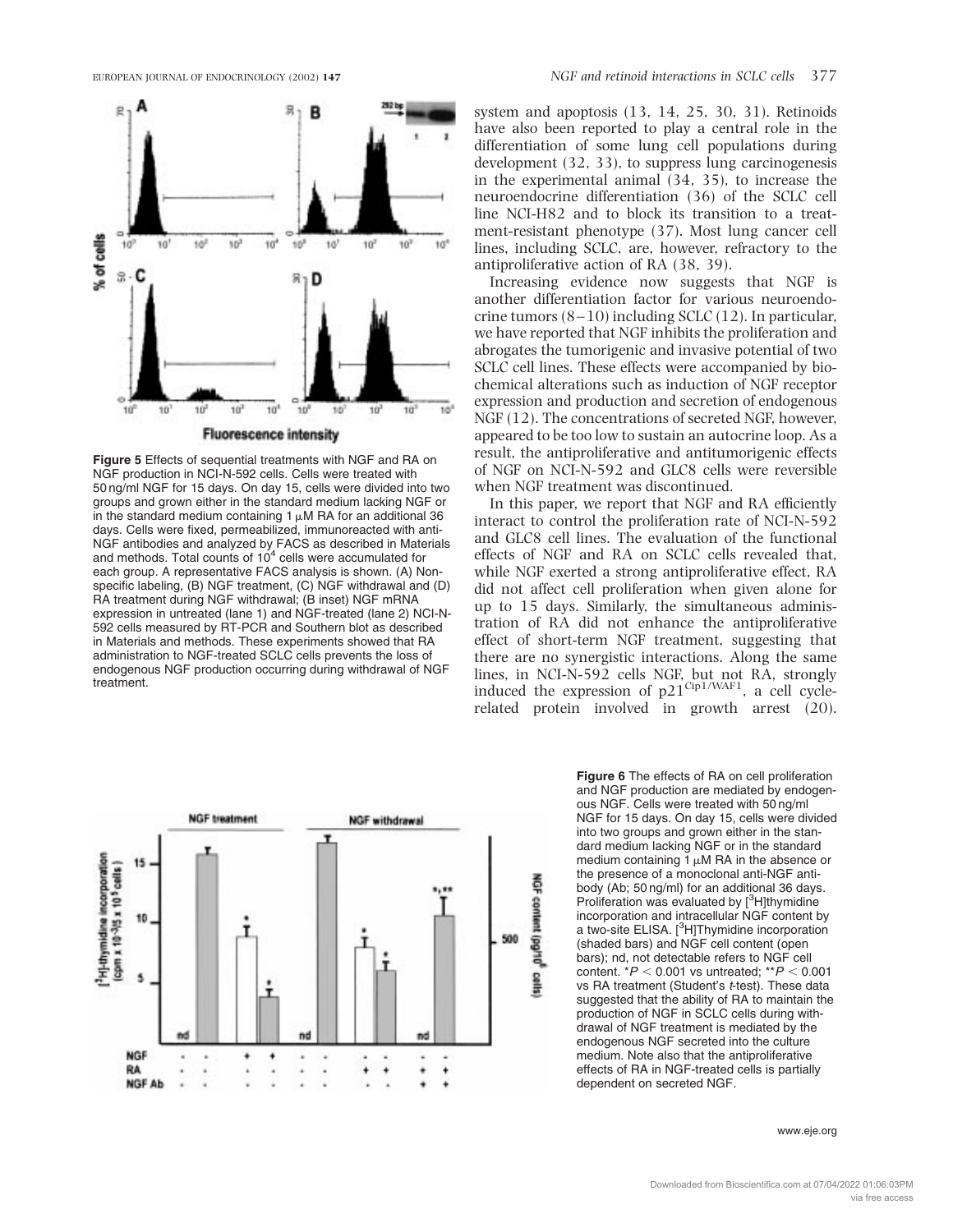Transcription of  $p21^{\text{Cip1/WAF1}}$  is induced in fact in different cell lines undergoing differentiation (40–42) and disruption of the  $p53-p21^{\text{Cip1/WAF1}}$  pathway is an important step in tumorigenesis (20). Although inactive as an inhibitor of SCLC cell proliferation, RA abrogated the invasive potential of these cell lines however. In line with these observations, it has been reported that RA inhibits the invasive potential of human meningiomas and melanoma cell lines without modifying their proliferation rate (23, 27, 43). Besides inhibiting invasion, RA increased the expression of trkA and p75 NGF receptors in NCI-N-592 and GLC8 cells and prevented the decrease of NGF receptors occurring during NGF withdrawal. Moreover, RA also prevented the loss of endogenous NGF production occurring when NGF treatment was discontinued, thus sustaining the autocrine loop mediated by endogenous NGF. The effect of RA on NGF production was completely antagonized by an anti-NGF antibody, suggesting that it was mediated by secreted NGF. In line with this, we report that in untreated cells, which lack endogenous NGF, RA did not activate NGF expression. Thus, it can be suggested that, by maintaining the expression of NGF receptors, RA indirectly activates an NGFmediated signal essential to induce the expression of the NGF gene. On this subject, analysis of the NGF promoter revealed the presence of at least two AP-1 consensus sequences which mediate NGF mRNA induction by a variety of stimuli (44). Since AP-1 is one of the downstream signals activated by NGF receptors, NGF may indeed activate and maintain its own production.

The effects of RA on NGF receptor expression and NGF production have a functional implication in the regulation of SCLC cell proliferation both in vitro and in vivo. While inactive in untreated cells, RA counteracted in fact the increase of the in vitro cell proliferation occurring during NGF withdrawal. Similarly, the increase of tumor growth occurring in nude mice when NGF treatment was discontinued was completely blocked by subsequent RA administration. In line with our observations, RA has been reported to inhibit the proliferation of thyroid papillary tumor cells only when given in combination with NGF (11) and to potentiate the antitumorigenic effect of other cytokines (45, 46).

Two mechanisms apparently contribute to the antiproliferative effects of RA in NGF-treated cells, one that is NGF dependent, since it was inhibited by the inactivation of secreted NGF, and one that is apparently independent of secreted NGF. On the one hand, RA, by inducing NGF receptor expression, maintains activated the NGF-inducible, NGF-mediated autocrine loop that constrains cell proliferation. On the other hand, other putative mechanisms of interaction may be invoked to explain the mechanism of the antiproliferative action of RA that is apparently independent of secreted NGF. For instance, one possible point of cross-talk might

involve the NGF-responsive transcription factor NGFI-B which can form functional heterodimers with the retinoid X receptor for RA and regulate gene transcription (47, 48). Furthermore COUP-TF, a transcription factor involved in the antiproliferative effect of RA (49), has been shown to up-regulate the NGF-responsive transcription factor NGFI-A (50), providing another putative mechanism of interaction.

In conclusion, these data suggest the existence of a cross-talk between NGF and RA in SCLC cells and may provide the framework to further investigate novel strategies for the management of this tumor.

# Acknowledgements

We thank Francesco Clementi (University of Milan) for helpful discussions. This study was supported by the Italian Association of Cancer Research (AIRC).

# References

- 1 Carney DN. Biology of small cell lung cancer. Lancet 1992 339 843–846.
- 2 Gazdar AF, Helman L, Israel MA, Russell EK, Linnoila RI, Mulshine IL et al. Expression of neuroendocrine cell markers L-dopa decarboxylase, chromogranin A, and dense core granules in human tumors of endocrine and non endocrine origin. Cancer Research 1988 48 4078–4082.
- 3 Cuttitta F, Carney DN, Mulshine J, Moody TW, Fedorko J, Fischler A et al. Bombesine-like peptides can function as autocrine growth factors in human small-cell lung cancer. Nature 1985 316 823–826.
- 4 Sher E, Pandiella A & Clementi F. Voltage-operated calcium channels in small cell lung carcinoma cell lines: pharmacological, functional and immunological properties. Cancer Research 1990 53 3892–3896.
- 5 Codignola A, Tarroni P, Clementi F, Pollo A, Lovallo M, Carbone E et al. Calcium channel subtypes controlling serotonin release from human small cell lung carcinoma cell lines. Journal of Biological Chemistry 1993 268 26240–26247.
- 6 Cattaneo MG, Codignola A, Vicentini LM, Clementi F & Sher E. Nicotine stimulates a serotonergic autocrine loop in human small cell lung carcinoma. Cancer Research 1993 53 5566–5568.
- 7 Codignola A, Tarroni P, Cattaneo MG, Vicentini LM, Clementi F & Sher E. Serotonin release and cell proliferation are under the control of alpha-bungarotoxin-sensitive nicotinic receptors in small cell lung carcinoma cell lines. FEBS Letters 1994 342 286–290.
- 8 Missale C, Boroni F, Sigala S, Zanellato A, Dal Toso R, Balsari A et al. Nerve growth factor directs the differentiation of the bipotential cell line  $GH_3$  into the mammotroph phenotype. Endocrinology 1994 135 290–298.
- 9 Polack M, Scharfmann R, Seilheimer B, Eisenbarth G, Dressler D, Verma IM et al. Nerve growth factor induces neuron-like differentiation of an insulin-secreting pancreatic beta cell line. PNAS 1993 90 5781–5785.
- 10 Missale C, Boroni F, Losa M, Giovanelli M, Zanellato A, Dal Toso R et al. Nerve growth factor suppresses the transforming phenotype of human prolactinomas. PNAS 1993 90 7961–7965.
- 11 Paez Pereda M, Missale C, Grubler Y, Arzt E, Schaaf L & Stalla GK. Nerve growth factor and retinoic acid inhibit proliferation and invasion in thyroid tumor cells. Molecular and Cellular Endocrinology 2000 167 99–106.
- 12 Missale C, Codignola A, Sigala S, Finardi A, Páez-Pereda M, Sher E et al. Nerve growth factor abrogates the tumorigenicity of human small cell lung cancer cell lines. PNAS 1998 95 5366-5371.